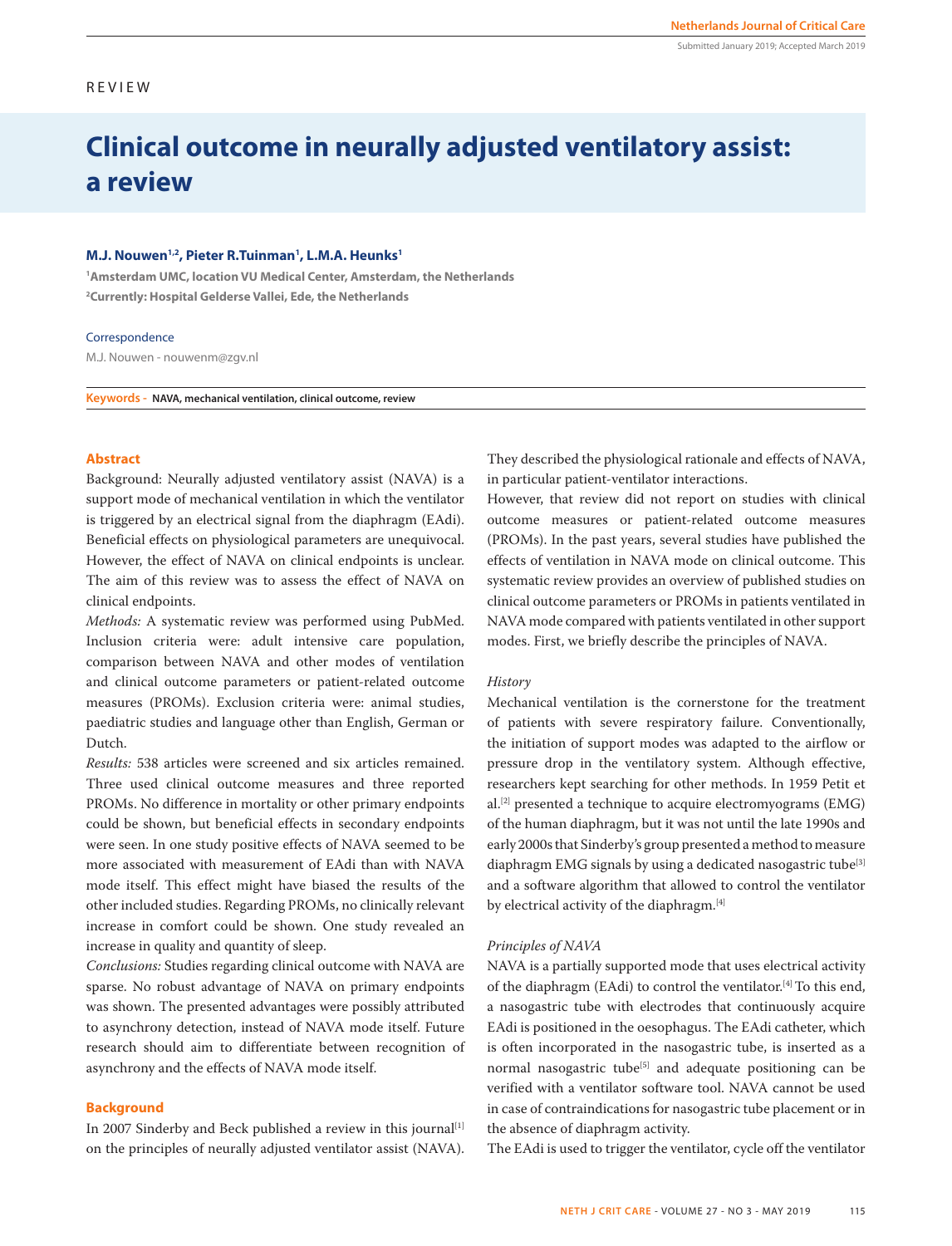Clinical outcome in NAVA

and determine the level of inspiratory support. The amount of inspiratory support is determined by the electrical activity of the diaphragm and a gain factor, as set by the clinician (in  $\text{cmH}_{\text{2}}\text{O}$  per  $_{\mu}$ Volt). So in contrast with conventional assist modes, the level of assist is variable with each breath (proportionality). Support setting is titrated based on tidal volume, airway pressures and respiratory rate.[6] NAVA can be used during both invasive and non-invasive ventilation.

## **Methods**

#### *Data search*

To find all relevant articles concerning clinical outcome, a search was performed in Cochrane CENTRAL and MEDLINE in November 2018. No restrictions in the search strategy were applied. To avoid missing relevant articles, synonyms of 'neurally adjusted ventilatory assist' were used, as well as synonyms of 'proportional assist ventilation'. Although the latter is a different mode of ventilation, some authors also use 'proportional ventilation' for NAVA. All synonyms were searched for using [Title/Abstract] and [MESH terms]. After this initial search all references were checked for additional articles by one reviewer (MN).

#### *Study selection*

All articles retrieved in the initial search were screened in a three-stage process, using title, abstract and full-text. Inclusion criteria were: adult intensive care population, comparison of NAVA versus another spontaneous ventilation mode, clinical outcome measures and PROMs. Clinical outcome was defined as an outcome directly affecting the clinical course of a patient, such as duration of mechanical ventilation, ventilation-free days, length of stay in ICU and mortality. PROMs were defined as outcomes which directly affected patient comfort, such as tolerability, pain, sleep, etcetera.

Exclusion criteria were: animal studies, paediatric studies, studies regarding non-invasive ventilation, studies with only physiological variables and no clinical outcome, studies without a direct comparison between NAVA and another mode of spontaneous ventilation and reviews, case reports and editorials. Studies were also excluded when full-text articles were not available in English, German or Dutch.

## **Results**

## *Data search and selection*

The search in Cochrane CENTRAL revealed no relevant articles. In MEDLINE 538 hits were encountered, of which six remained after the selection procedure. Studies regarding proportional assist ventilation (PAV or PAV+) without neural control were excluded. Two articles were excluded because the full text was only available in Chinese. No direct clinical outcome measures were reported in the abstracts. Checking the references resulted in one additional reference, which turned out to be an abstract of a poster presentation. A full-text version could not be retrieved, despite contacting the authors. Ultimately six studies were included: two randomised controlled trials and four prospective cross-over trials. Three of the selected studies reported on clinical outcome and three reported PROMs. The whole selection process is depicted in *figure 1* and an overview of all included studies can be found in *table 1.*



**Figure 1.** Flowchart of article search and selection PAV = proportional assist ventilation; PROMs = patient-related outcome measures

## *Studies reporting clinical outcome measures*

Three studies reported clinical outcome measures. The first to discuss is a randomised controlled trial (RCT) from 2016,<sup>[7]</sup> which is the first and the largest (n=128) of the two RCTs. It was conducted in 11 intensive care units (ICUs) and included patients on mechanical ventilation for acute respiratory failure for more than 24 hours and who were expected to be ventilated for at least another 48 hours. After inclusion, but before randomisation, all patients received an EAdi catheter. Patients in the control group were ventilated in pressure support ventilation (PSV) mode and intervention patients in the NAVA mode. In both groups support was titrated to provide a tidal volume of 6-8 ml/kg. Settings of  $FiO<sub>2</sub>$  and PEEP were according to local guidelines and preferences. In case of weaning, a weaning protocol was used in both groups. The primary outcome of this study was the proportion of patients who remained continuously in a support mode (either NAVA or PSV) for the first 48 hours or until extubation. No difference was found between groups, with successful partial ventilator mode in the NAVA group of 67.2% vs 63.3% in the PSV group (p=0.66). There was also no effect on secondary outcomes, such as duration of mechanical ventilation, length of stay (either ICU or hospital) or mortality.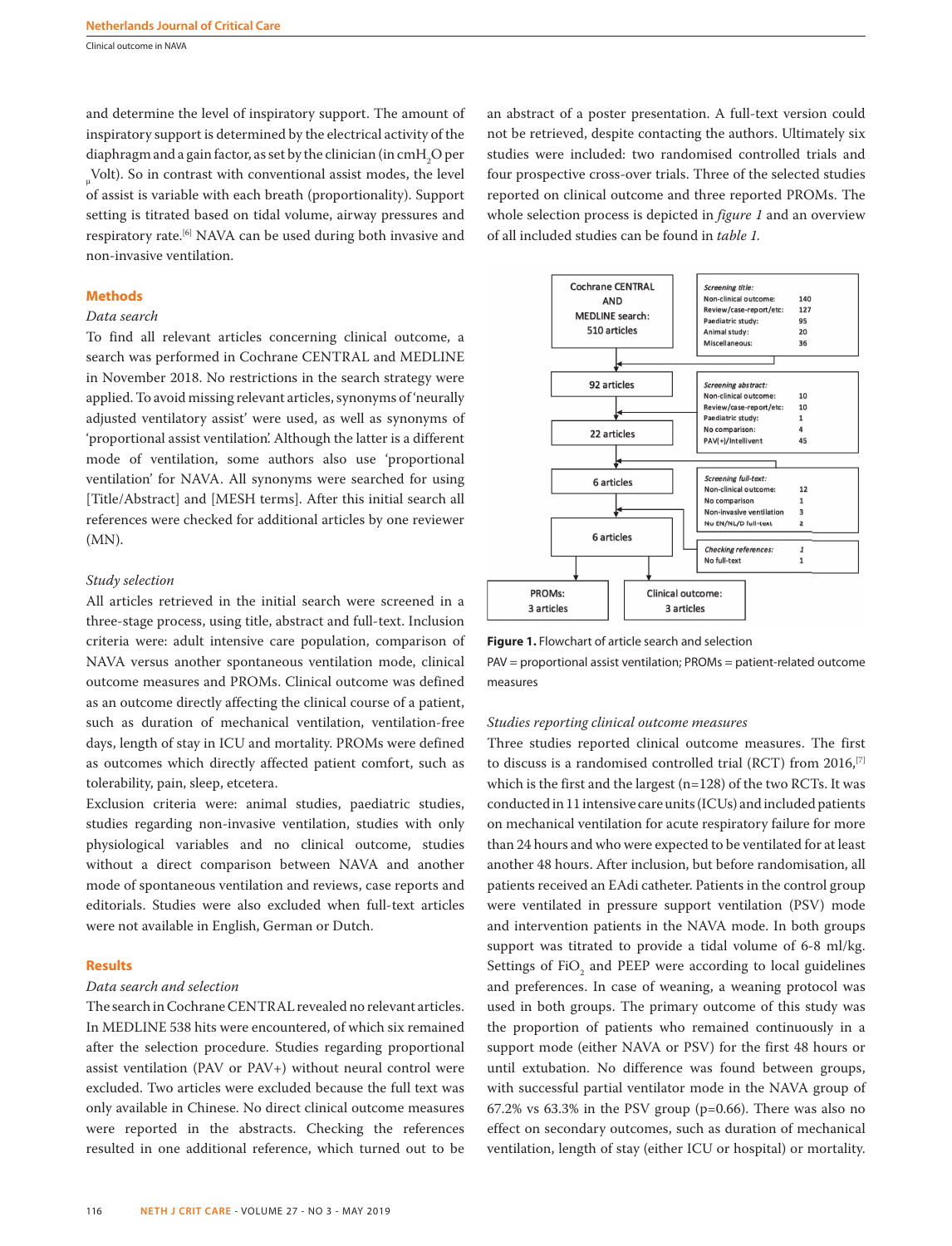| <b>Author</b>          | <b>Design</b>             | <b>Comparator</b> | <b>Population</b>                              | N   | <b>Reported clinical outcome</b>                                                                                                                                       | Results <sup>1</sup>                                 |
|------------------------|---------------------------|-------------------|------------------------------------------------|-----|------------------------------------------------------------------------------------------------------------------------------------------------------------------------|------------------------------------------------------|
| Demoule<br>2016        | <b>RCT</b>                | <b>PSV</b>        | ICU patients after with<br>respiratory failure | 128 | Proportion in support mode during 48h<br>Ventilator-free days<br>Duration of mechanical ventilation<br>Post-extubation NIV<br>ICU and hospital LoS<br>28-day mortality | Lower incidence and duration<br>of NIV in NAVA group |
| <b>Kuo</b><br>2016     | <b>RCT</b>                | <b>PSV</b>        | COPD patients with pro-<br>longed ventilation  | 33  | Weaning outcome<br>Duration of mechanical ventilation<br>Respiratory Care and hospital LoS<br>90-day mortality                                                         | No differences                                       |
| Coisel<br>2010         | Prospective<br>cross-over | <b>PSV</b>        | ICU patients with ventila-<br>tion > 48h       | 15  | Behavioural Pain Scale (used for comfort)                                                                                                                              | No differences                                       |
| <b>Delisle</b><br>2011 | Prospective<br>cross-over | <b>PSV</b>        | ICU patients in weaning<br>phase               | 14  | Sleep quality                                                                                                                                                          | Longer REM sleep and less<br>arousals in NAVA group  |
| Vagheggini<br>2013     | Prospective<br>cross-over | <b>PSV</b>        | ICU patients weaning with 13<br>tracheostoma   |     | Modified Borg Scale for dyspnoea                                                                                                                                       | No differences                                       |
| Ferreira<br>2017       | Prospective<br>cross-over | <b>PSV</b>        | ICU patients undergoing<br><b>SBT</b>          | 20  | Success of SBT                                                                                                                                                         | No differences                                       |

#### **Table 1.** Overview of selected studies

COPD = chronic obstructive pulmonary disease; EAdi = electrical activity of diaphragm; ICU = intensive care unit; LoS = length of stay; NAVA = neurally adjusted ventilatory assist; NIV = non-invasive ventilation; N = number of subjects included; PSV = pressure support ventilation; RCT = randomised controlled trial; SBT = spontaneous breathing trial

1 Only significant findings are mentioned, see text for details

In the first 7 days, there were more ventilator-free days in the NAVA group, but this difference disappeared on day 14 and day 28. However, a lower rate and duration of post-extubation noninvasive ventilation (NIV) was seen in the NAVA group (43.5 vs 66.6%; 2 vs 0 days).

The other RCT was also conducted in 2016<sup>[8]</sup> and focused on COPD patients with weaning failure. Patients were included if they had COPD and were ventilated for more than 21 days. Of 33 patients, 14 were assigned to NAVA mode and 19 to PSV mode. An EAdi catheter was inserted in all patients before randomisation. Regarding clinical outcome, no significant effects of NAVA were seen in mortality (7.1% vs 31.6%; p=0.09), duration of mechanical ventilation (20.3 vs 22.1 days; p=0.78) and length of stay in ICU (47.3 vs 49.2 days; p=0.94).

A prospective cross-over study published in 2017<sup>[9]</sup> compared NAVA with PSV during spontaneous breathing trials (SBTs) lasting 30 minutes and with 5  $\text{cm}H_{\text{2}}\text{O}$  of PEEP. In the PSV group  $5 \text{ cm}$ H<sub>2</sub>O pressure support was applied, whereas the support in the NAVA group was titrated to peak inspiratory pressures of 10  $\text{cmH}_{2}$ O. Patients (n=20) underwent two SBTs in a randomised order. Three subjects did not pass the SBT in NAVA, while all patients passed the SBT in PSV. Because the protocol mandated to use the results of the SBT in PSV, all patients were extubated after the SBTs. Five patients had to be re-intubated, one of whom failed the SBT in NAVA. Due to the small numbers, no conclusions could be drawn regarding re-intubation rate.

#### *Studies reporting patient-related outcome measures*

Two prospective cross-over trials and one RCT reported on PROMs. PROMs were heterogeneous across the studies, and also heterogeneous outcome measures were used.

The study by Coisel et al.<sup>[10]</sup> included postoperative patients during the weaning phase of ventilation. Among other variables, the authors assessed patient comfort using the Behavioural Pain Scale (BPS). BPS was assessed every four hours during a period of 24 hours, but a difference in BPS between NAVA and PSV was not seen at any of these timepoints.

A comparable study was performed by Vagheggini et al.<sup>[11]</sup> These authors did not find a difference in patient comfort using the modified Borg score, which is a 11-point scale to rate fatigue.

The study by Delisle et al.<sup>[12]</sup> investigated quality of sleep in 14 mechanically ventilated patients. Overall, patients had a low percentage of REM sleep and frequent arousals (25 per hour). REM sleep was significantly longer in the NAVA group (16.5 vs 4.5% p=0.001) and the number of arousals per hour was lower in the NAVA group (16 vs 40 per hour, p=0.001). No asynchrony or central apnoea was reported in the NAVA group, compared with 24 asynchronies per hour and 10.5 apnoeas per hour in the PSV group. The apnoea in the PSV mode was thought to be due to over-assistance in non-REM periods in patients on PSV mode. This hypothesis is based on the 15% decline in tidal volume during non-REM periods in NAVA mode, as well as on an increase in tidal volume of about 35% in PSV mode in the three cycles before central apnoea.

The aforementioned RCT by Demoule et al.<sup>[7]</sup> also reported on PROMs. Dyspnoea was scored daily using a visual analogue scale and was lower on day 1 in the NAVA group (p=0.030). Comfort was assessed using the ATICE comfort score, a score designed to assess the ability of the patient to cope with the ICU environment and especially with mechanical ventilation.<sup>[13]</sup> No difference was seen in ATICE scores between groups.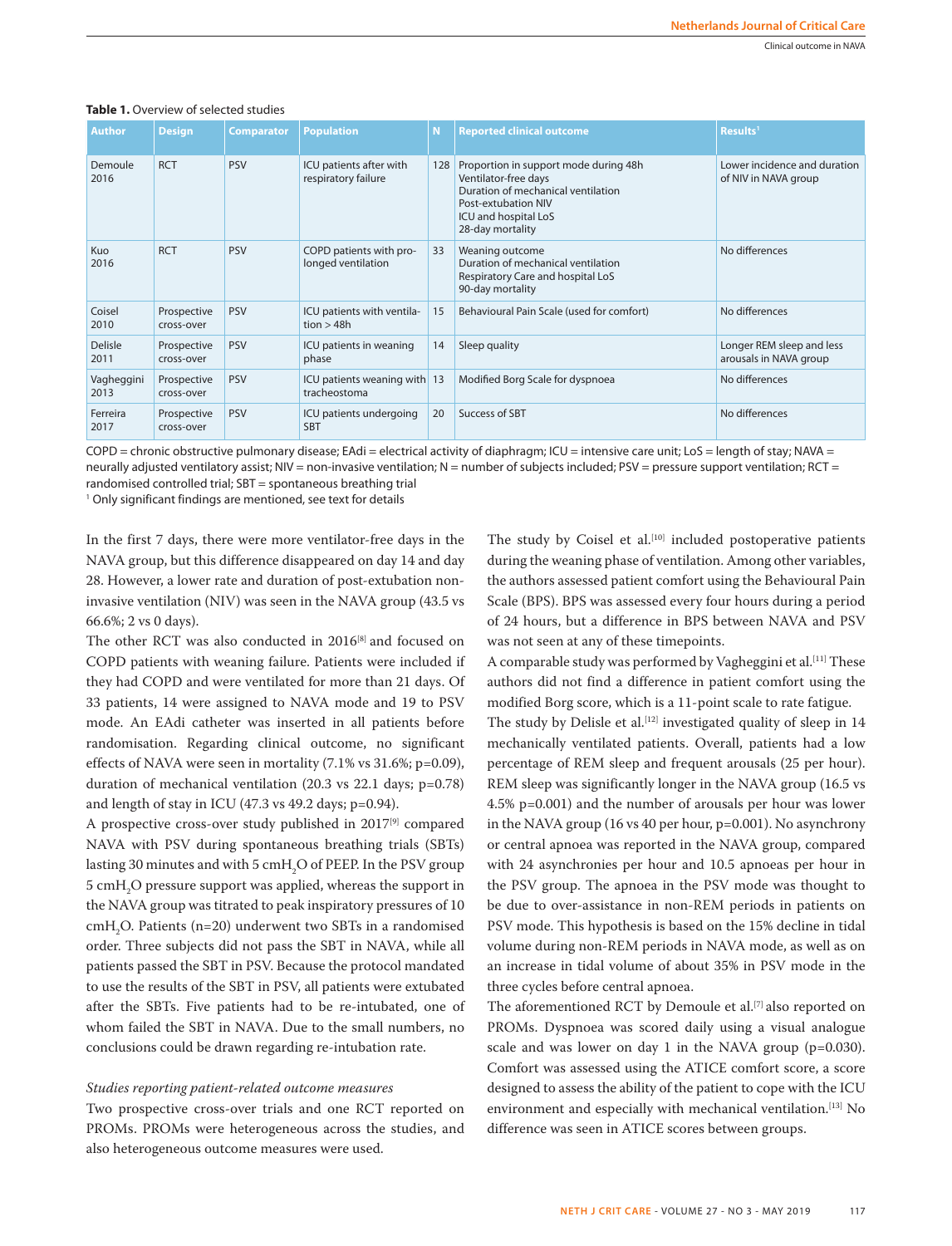Clinical outcome in NAVA

#### **Discussion**

This is the first paper reviewing the clinical effects of NAVA. Literature on this topic is sparse and studies are relatively small. Based on this limited evidence, no firm conclusions can be drawn, mainly because no significant effect was found in any of the primary outcomes. In the secondary outcomes some advantages of NAVA were found, but studies were underpowered for these endpoints.

Since the introduction of NAVA, studies were conducted to assess the advantages of this mode. Through the years it became clear that NAVA results in a lower asynchrony index  $(AI),$ <sup>[14-17]</sup> which is usually defined as the ineffective efforts divided by the total respiratory rate. Furthermore, NAVA reduces the risk of over-inflation<sup>[16,17]</sup> and improves physiological parameters. In the included studies reporting on the AI, a lower rate of asynchrony was found in four studies.<sup>[7-9,12]</sup> What is remarkable is the absence of asynchrony in the NAVA group in two studies.<sup>[8,12]</sup> On the other hand, one study found no difference at all in the AI<sup>[11]</sup> which, according to the authors, can be attributed to lower tidal volumes in the PSV group.

The avoidance of asynchrony seems to be important from a physiological perspective, but its importance was also stressed by two studies reporting on adverse outcomes in patients with an AI >10%. Both studies found a longer duration of mechanical ventilation with a higher AI (<10% vs >10%)<sup>[20,21]</sup> and one of them also found a longer ICU and hospital stay $[20]$  in patients with a reported AI >10%. Moreover, a study with 50 patients reported higher ICU and hospital mortality in patients with an AI >10% compared with patients with an AI <10%.<sup>[22]</sup>

Based on these results one would expect a shorter duration of mechanical ventilation in patients in NAVA mode because of the large decrease in the AI compared with other assist modes. However, although reporting lower rates of asynchrony in NAVA, none of the studies included in this systematic review can confirm this effect. Although not powered for this outcome, the largest RCT<sup>[7]</sup> found no reduction in duration of mechanical ventilation. One of the explanations might be that, despite a significant difference, the AI was >10% in both groups, thereby decreasing the difference between groups. Except for a short period of observation for asynchrony, no other explanations for this high AI in the NAVA group were given. This higher AI in both groups was also seen in one of the cross-over studies,[9] but this was at least partially explained by incorporation of triggering delay in the AI.

Another concern is that the EAdi signal was available in all included patients and not only in the NAVA groups. The presence of the EAdi signal, and therefore detection of asynchrony, might have influenced the ventilation strategy in the PSV groups. This effect is seen in the publications from a research group of the Kings College Hospital, London;[23,24] patients with measurement of the EAdi signal had less sedation, less muscle relaxation, less ventilator days and shorter length of stay on the ICU. This effect was independent from mode of ventilation: either PSV or NAVA. Unfortunately, no full-text articles of these studies were available.

Some secondary outcomes in the study by Demoule et al.<sup>[7]</sup> revealed beneficial effects of NAVA. The number of ventilatorfree days was lower in the NAVA group, but only reached significance on day 7. Furthermore, use of post-extubation NIV was more common in the PSV group and also lasted longer. Other secondary outcomes revealed no statistical significance, but nearly all the results showed a trend favouring NAVA. In the other RCT[8] no beneficial effects were seen in other parameters, such as mortality, ventilator-free days, ICU and hospital length of stay. Remarkably, the difference in mortality was quite large (7.1% vs 31.6%), although not reaching statistical significance. The authors do not question the effect and do not have an explanation. Baseline data reveal no significant differences, except for tidal volume per kg ideal body weight, which was larger in the conventional group (6.8 vs 9.4 ml/kg, p=0.01). However, this difference is not likely to cause such an effect in this small population.

Regarding PROMs, heterogeneity characterised study design, outcome measures as well as results. The included studies found no effect on PROMs, but two studies performed in patients on non-invasive ventilation[25,26] found a statistically significant difference in the Numeric Rating Scale (NRS) in favour of NAVA, compared with PSV. Most of the used rating scales (e.g. NRS) are not, of course, validated for the use of comfort assessment in patients on mechanical ventilation. Although the results point towards more patient comfort, no firm conclusions can be drawn. The study with unequivocal results was the one regarding quality of sleep,<sup>[13]</sup> where patients on NAVA exhibited less arousals and more time in the REM phase of sleep.

As the presented results indicate no consistent advantages in clinical outcome, the possible disadvantages have to be assessed carefully. Two studies reported on safety.<sup>[7,10]</sup> Demoule et al.<sup>[7]</sup> recorded four adverse events possibly related to the NAVA catheter, but found no adverse events related to NAVA mode. Coisel et al.[10] described no safety issues, but excluded 2 out of his 15 postoperative patients because of a low EAdi signal, making NAVA impossible. This low rate of adverse events is consistent with other NAVA studies. Concerns regarding ICU acquired weakness were disputed by a study revealing that 13 out of 15 patients with clinically relevant ICU acquired weakness could be ventilated using NAVA.[27]

A major limitation which applies to all selected studies is that difficult weaning from mechanical ventilation may have a cause unrelated to the respiratory system. This is extensively described in a review regarding the management of weaning failure.<sup>[28]</sup> Changing one of the factors can hardly be translated into large differences in outcome. Furthermore, not all patients with weaning failure can be regarded as one group. Another limitation of the included studies is the low number of